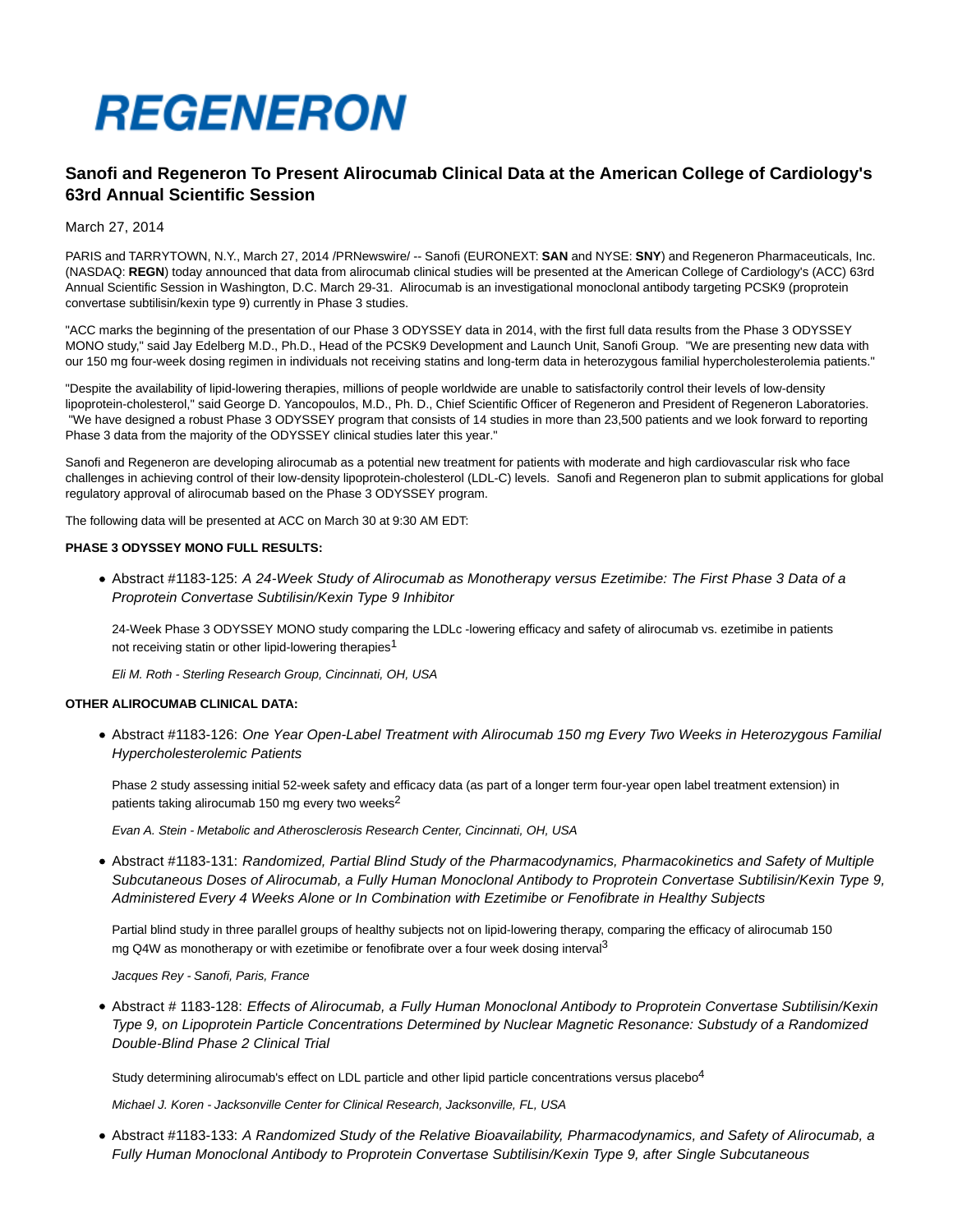Single-center, open-label, randomized Phase 1 study comparing the bioavailability and adverse events of a single dose of alirocumab in different injection sites (arm, leg, abdomen) $5$ 

Catherine Lunven - Sanofi, Paris, France

## **Investor Relations Conference Call on Alirocumab**

The companies will host an IR Thematic Conference Call for the financial community focusing on alirocumab during ACC. The conference call will take place on Monday, March 31, 2014 (3 p.m. CET / 2 p.m. BST/ 9 a.m. EDT / 6 a.m. PDT). The call will be available through audio webcast at [www.sanofi.com a](http://www.sanofi.com/)n[d www.regeneron.com a](http://www.regeneron.com/)nd also via the following telephone numbers:

**France** +33 (0) 1 70 77 09 40 **UK** +44 (0) 203 367 9453 **U.S.** +1 866 907 5925

### **About alirocumab**

Alirocumab is an investigational, fully-human monoclonal antibody that targets and blocks PCSK9. It is administered via subcutaneous injection. By inhibiting PCSK9, a determinant of circulating LDL-C levels in the blood, alirocumab has been shown in pre-clinical studies to increase the number of LDL receptors on hepatocytes, thereby lowering LDL-C.

ODYSSEY is the global Phase 3 trial program for investigational compound alirocumab. ODYSSEY currently comprises 14 clinical trials enrolling more than 23,500 patients with hypercholesterolemia in 2,000 study centers across North and South America, Europe, Australia, South Africa, and Asia. Alirocumab is currently under clinical development, and its safety and efficacy have not been fully evaluated by any regulatory authority.

### **About Sanofi**

Sanofi, a global healthcare leader, discovers, develops and distributes therapeutic solutions focused on patients' needs. Sanofi has core strengths in the field of healthcare with seven growth platforms: diabetes solutions, human vaccines, innovative drugs, consumer healthcare, emerging markets, animal health and the new Genzyme. Sanofi is listed in Paris (EURONEXT: SAN) and in New York (NYSE: SNY).

### **About Regeneron Pharmaceuticals, Inc.**

Regeneron is a leading science-based biopharmaceutical company based in Tarrytown, New York, that discovers, invents, develops, manufactures, and commercializes medicines for the treatment of serious medical conditions. Regeneron markets medicines for eye diseases, colorectal cancer, and a rare inflammatory condition and has product candidates in development in other areas of high unmet medical need, including hypercholesterolemia, rheumatoid arthritis, asthma, and atopic dermatitis. For additional information about the company, please visit [www.regeneron.com.](http://www.regeneron.com/)

#### **References**

- 1. Roth E, Taskinen M-R, Ginsberg HN, et al. A 24-week study of alirocumab as monotherapy versus ezetimibe: the first 6-month Phase 3 data of a proprotein convertase subtilisin/kexin type 9 inhibitor. Poster #125 (session #1183) at the American College of Cardiology's 63<sup>rd</sup> Annual Scientific Session, March 29-31.
- 2. Stein EA, Bergeron J, Gaudet D, et al. One year open-label treatment with alirocumab 150 mg every two weeks in heterozygous familial hypercholesterolemic patients. Poster #126 (session #1183) at the American College of Cardiology's 63rd Annual Scientific Session, March 29-31.
- 3. Rey J, Poitiers F, Paehler T, et al. Randomized, partial blind study of the pharmacodynamics, pharmacokinetics and safety of multiple subcutaneous doses of alirocumab, a fully human monoclonal antibody to proprotein convertase subtilisin/kexin type 9, administered every 4 weeks alone or in combination with ezetimibe or fenofibrate in healthy subjects. Poster #131 (session #1183) at the American College of Cardiology's 63<sup>rd</sup> Annual Scientific Session, March 29-31.
- 4. Koren MJ, Kereiakes D, Pourfarzib R, et al. Effects of Alirocumab, a Fully Human Monoclonal Antibody to Proprotein Convertase Subtilisin/Kexin Type 9, on Lipoprotein Particle Concentrations Determined by Nuclear Magnetic Resonance: Sub-Study of a Randomized Double-Blind Phase II Clinical Trial. Poster #128 (session #1183) at the American College of Cardiology's 63rd Annual Scientific Session, March 29-31.
- 5. Lunven C, Paehler T Lewanczyk P, et al. Randomized Study of the Relative Bioavailability, Pharmacodynamics, and Safety of Alirocumab, a Fully Human Monoclonal Antibody to Proprotein Convertase Subtilisin/Kexin Type 9, After Single Subcutaneous Administration at Three Different Injection Sites in Healthy Subjects. Poster #133 (session #1183) at the American College of Cardiology's 63<sup>rd</sup> Annual Scientific Session, March 29-31.

#### **Sanofi Forward-Looking Statements**

This press release contains forward-looking statements as defined in the Private Securities Litigation Reform Act of 1995, as amended. Forwardlooking statements are statements that are not historical facts. These statements include projections and estimates and their underlying assumptions, statements regarding plans, objectives, intentions and expectations with respect to future financial results, events, operations, services, product development and potential, and statements regarding future performance. Forward-looking statements are generally identified by the words "expects", "anticipates", "believes", "intends", "estimates", "plans" and similar expressions. Although Sanofi's management believes that the expectations reflected in such forward-looking statements are reasonable, investors are cautioned that forward-looking information and statements are subject to various risks and uncertainties, many of which are difficult to predict and generally beyond the control of Sanofi, that could cause actual results and developments to differ materially from those expressed in, or implied or projected by, the forward-looking information and statements.